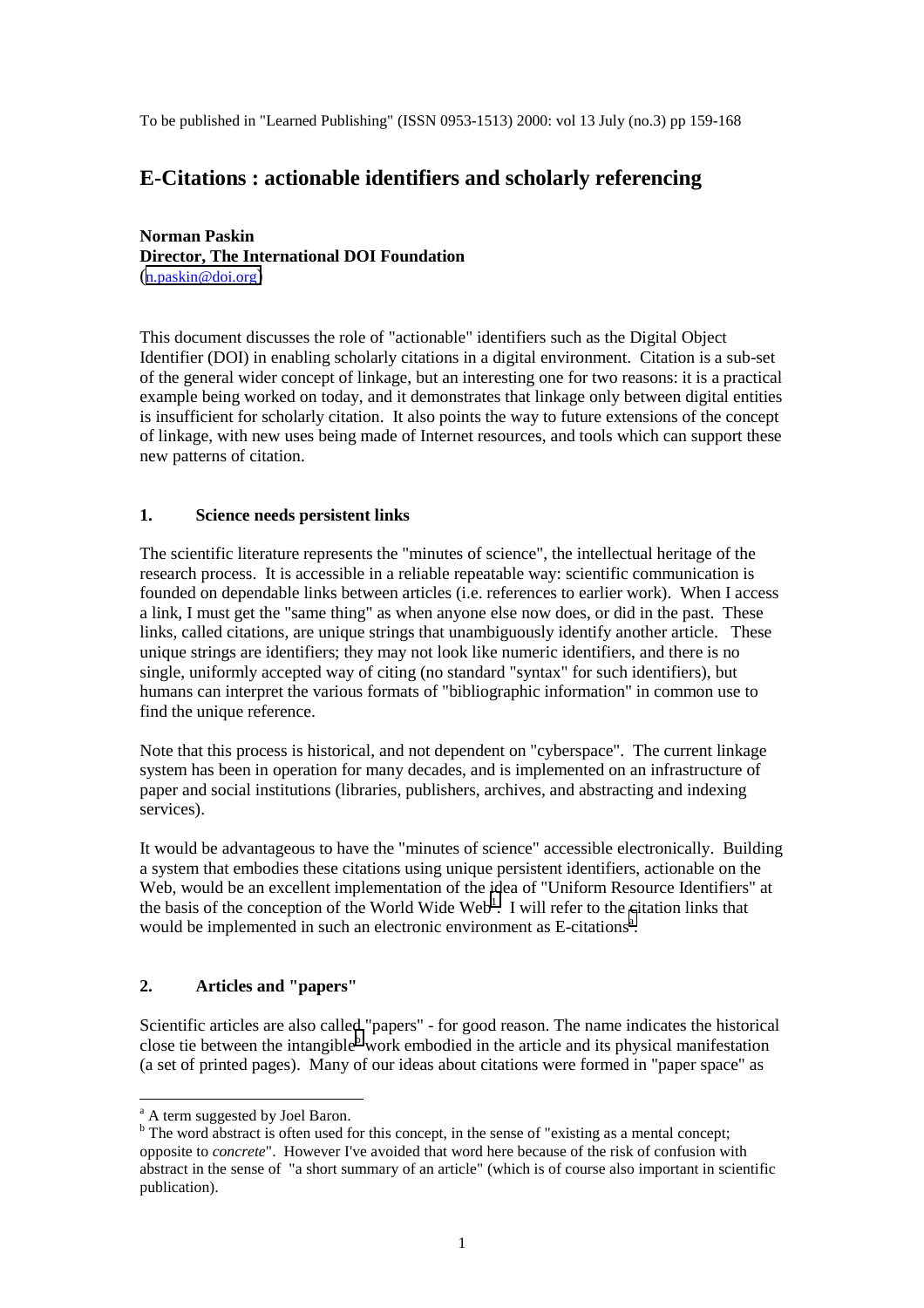opposed to cyberspace. Citations are traditionally to another physical manifestation (journal, volume, issue) - the syntax of the identifier is semantically grounded in the print model. Historically there was no need to distinguish the paper from the intangible work: one was inseparable from the other; citing the paper (physical form) was the same as citing the work (intangible).

The distinction between the intangible work and a manifestation of it may seem arcane: but the advent of digital manifestations (electronic publishing) in addition to paper journals made an operational functional distinction obvious. A publisher has a production line, editing articles for publication, and the publisher will use a number to identify the entity he is processing. In print-only days, that process resulted in a single published entity (a printed manifestation). With digital publishing, the production line will bifurcate at the end of the editorial process to produce two (or more) entities (e.g. a printed article, and an on-line PDF or HTML file). Those two entities are related: they are "the same article". The number that is on the production line item and carries forward into both the published entities (telling that they have something in common) is the identifier of the "intangible work". (This was the origin and intent of the Publisher Item Identifier<sup>[2](#page-8-0)</sup>). A more formal analysis (such as that of  $INDECS<sup>3</sup>$  $INDECS<sup>3</sup>$  $INDECS<sup>3</sup>$ ) would say the Work is an abstract Creation, made of concepts, whilst the published entities are examples of physical Creations (manifestations) and are made of atoms and/or bits. (Separately, the music world has dealt with these issues for many years: Beethoven's 5th symphony as an intangible work, manifested in manuscripts, performances, recordings, etc.).

So we now need to think not of one space (the physical, paper space) but of three "spaces" in which "the same" articles appear:

- Information space  $=$  the work as intangible entity (ideas)
- Cyberspace = digital manifestation (electronic, made of bits)
- "Paper space" = physical manifestation (cellulose and ink, made of atoms)

If we had started with a clean sheet, knowing this in advance, we would probably be using a naming scheme that centred on the intangible work, and then cascaded down to paper and digital manifestation systems. But of course we started from paper only; our citation model is to journal, issue, page.

Some attempts have been made to create digital manifestations using file names that mimic the paper paradigm. However, if this is done without recognising the common link - the intangible entity- this creates two worlds that don't interconnect. Analysis of reference linking shows that the citation to the intangible work is a key component in the process of moving from an instance of a citing document to an instance of the cited document.<sup>[4](#page-8-0)</sup>

# **3. Citations need to recognise intangible, digital and paper space**

For citation purposes, a scientist wants all references to his "work" to be counted irrespective of manifestation format. It is also essential to the scientific record that a paper published simultaneously on paper and electronically is "counted" as one single contribution to science, not two. What is important here is the intangible work (and hence, an identifier of it), which identifies the work irrespective of its various manifestations (and their locations).

Identifiers that only deal with the "cyberspace" world won't solve the problem of citations (i.e. the creation of a seamless means of navigating citation links) unless every single printed document of the existing literature of science is digitised and every reference therein is converted to the corresponding digital manifestation pointer. This seems unlikely to happen immediately, particularly for material that has already appeared in printed form. What is needed is a common scheme that can deal with entities of all forms (intangible, digital, and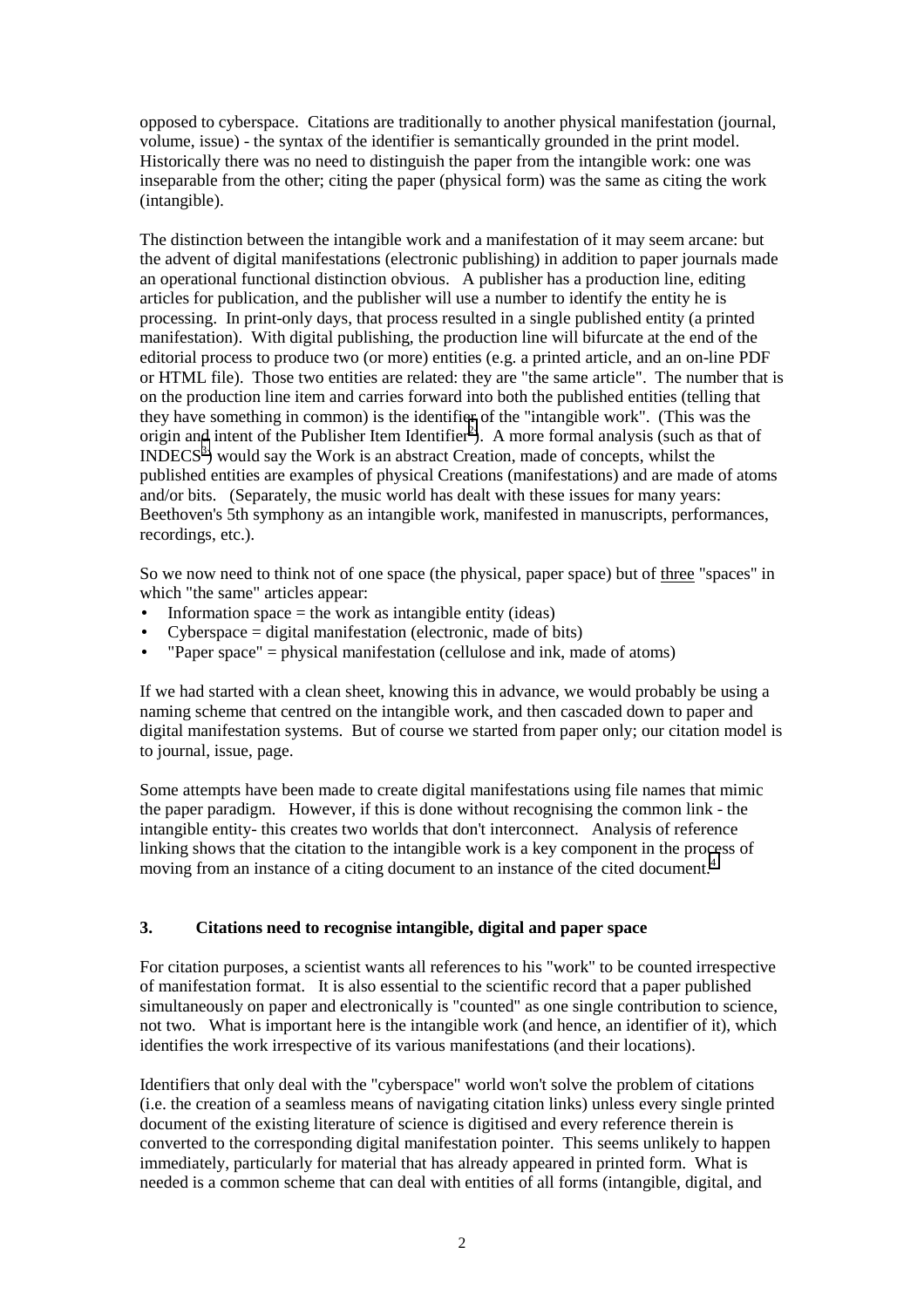physical): a framework able to identify, distinguish and relate all of these manifestations and the corresponding intangible work. Sometimes we need to identify all manifestations as "the same thing" (for citations); yet for other purposes we need to be able to distinguish manifestations (typically, to access a paper copy via a library or a digital copy via the Web). This is an example of the problem of "When are things different from each other?" Of course, any two items differ in some way (or they would not be two items). But it is useful to group items as "the same" for some purposes, at some times: for example, the ISBN of a book groups all copies of the same printed edition as one "book" title<sup>c</sup>.

Since sometimes we need to group things in one way, and at other times in another way, we cannot use just one simple number. Instead we must use a network of identifiers; or supporting metadata about the entity (well-formed metadata is no more than a network of identifiers, of metadata entities).

# **4. Identifiers in cyberspace**

Identifiers can be used to link an identified entity to its location (e.g. on the Web). However, a problem with using identifiers in cyberspace is ensuring that they are persistent (persistence being an absolute requirement for E-citations). Two general approaches are presently being suggested to making identifiers persistent on the Internet:

- (a) Don't change the URL. Design the URL to be an unchanging persistent label for the resource at a maintained location.
- (b) Assign a name to the entity, and use redirection: accept that URLs may change, so assign a name ("URN") (which does not change) and a mechanism of resolving this to the URL (purl.org and redirect.net are examples of such services).

There are ongoing debates about which approach - (a) or (b) - is best. A scientist doesn't care which of these methods underlies any system he uses, provided it works. What is inhibiting this from happening is that there are currently problems with both methods, so *neither* works.

A problem with (a) is that the genie is out of bottle: people do change URLs, and there may be legitimate reasons for such changes (e.g., the sale of a journal from one publisher to another; archiving; etc.). In addition, there may legitimately be multiple URLs corresponding to one entity (discussed further below). A problem with (b) is that book-marking in browsers uses not the reference "mid point" (the name) but the end point - the URL one ends at; when this changes, the book-marked link is broken. (Neither of these exhausts the lists of difficulties with each approach, but they are sufficient to make either unusable for Ecitations).

# **5. Technology can help**

It has been correctly stated that persistence is a social issue, not a technology issue. If people did not change URLs, solution (a) would work. But it is probably difficult to enforce this now - and there would be other problems resulting (as discussed in the next section: multiple instances). Technology can however help us fix our social issue by solving the problem of (b); it's possible to devise technical schemes that don't have this problem. To be usable the technical fix must build on what we have now, not be a theoretical architecture requiring replacement of existing infrastructures.

 $\overline{a}$ <sup>c</sup> This is an oversimplification, even though it serves to illustrate the concept; a single book may have multiple editions, and hence multiple ISBNs (e.g. hardback and paperback editions)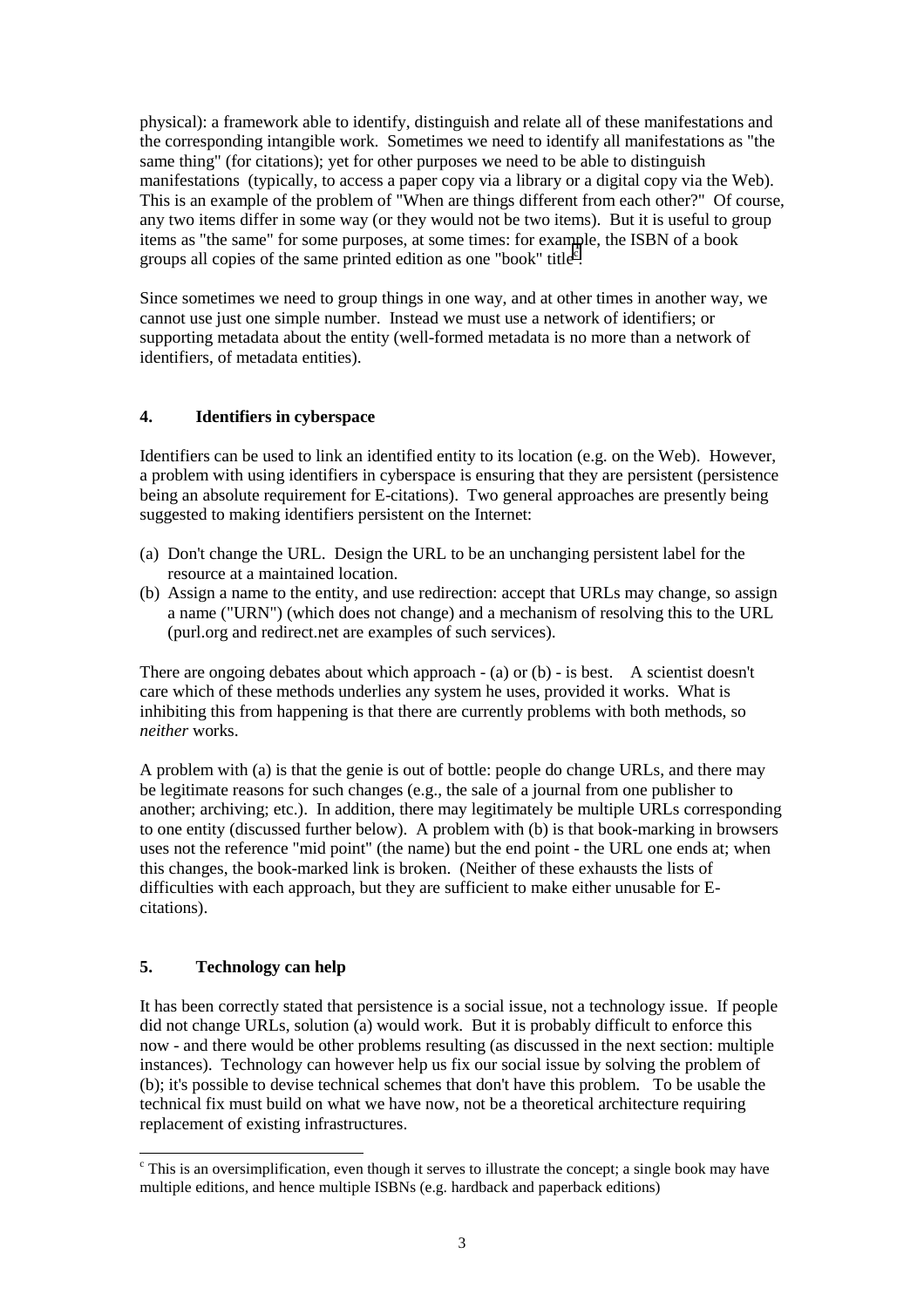The Crossref Consortium of several major scientific publishers<sup>5</sup>, using some of the techniques developed earlier in a prototype by the International DOI Foundation  $\overline{6}$  membership, has proposed the use of the DOI as an actionable identifier, as an implementation of mechanism (b) described above. This assigns an identifier to the "intangible Work" entity, and uses resolution to locate a manifestation instance. It thus uses the concept of an "actionable identifier" (a managed name allocation process, an Internet resolution scheme, and accessible metadata about the entity) to provide persistent single redirection. The potential for DOI technology to use multiple resolution (which links a DOI to many potential resolution points), adding other value-added features, provides an extensible scheme which could be used to address some of the related issues such as multiple instances and version control that are described in the remainder of this paper.

#### **6. Multiple Instances**

We recognise that it can be useful to group items as "the same" for some purposes, at some times. For example, all copies of the printed US edition of "Weaving the Web" (many thousands) are treated for some purposes as one "Book ". When I refer to Tim Berners-Lee 's book, page 43, I refer to the set of all copies. But when I actually want to read it, I need to get a particular instance (a copy); for example the copy bearing my own name and signed by the author is a specific instance of the edition.

In the digital world there are already many cases where the same article is legitimately available from more than one content provider (i.e. at more than one location, as, for example, at mirror sites). That is exactly analogous to the case of multiple copies of a book. I may find a citation (to an intangible work, or set of all manifestations) and need to find one spe[cif](#page-8-0)ic instance among many possible ones. There may be many copies for legitimate reasons<sup>7</sup>; yet all are the "same".

The general approach of linking through "naming services" as in (b) above (each article is given a name - some form of identifier - which can be converted into a URL at the time of use through a resolution service which maintains a "database" (or more generally, a repository) of identifier-to-URL relationships) adds a potentially valuable feature. If the database holds one-to-many relationships, it can embody the relationship of one class to many instances. The identifier of the entity could then be resolved to all locations; or to one, chosen from the available options. The fact that URLs are unable to deal (alone) with the necessary expression of relationships and multiple instances is not then a problem. This is the approach taken in the Digital Library Architecture<sup>8</sup>. Other approaches, compatible with the identifier approach but adding specific software tools, have also been announced recently (e.g. LinkBaton from Openly<sup>9</sup>, and the SFX tools now being developed by ExLibris<sup>10</sup>).

The use of schemes that recognise instances and classes in a data model is a commonplace among one community which has to deal with these issues in practical terms: the library community. Recently the IFLA study on Functional Requirements of Bibliographic  $\text{Records}^{11}$  has examined the underlying principles, an approach taken further in the recent INDECS $3$  activity.

# **7. Metadata framework**

Since we cannot use just one simple number to express all possible uses, we must use a network of identifiers, with supporting metadata about the entity. Metadata to be used by computers must be unambiguous, or "well-formed"; that is, each element of metadata is itself an identified entity. Hence a network of identifiers and metadata is in fact simply a network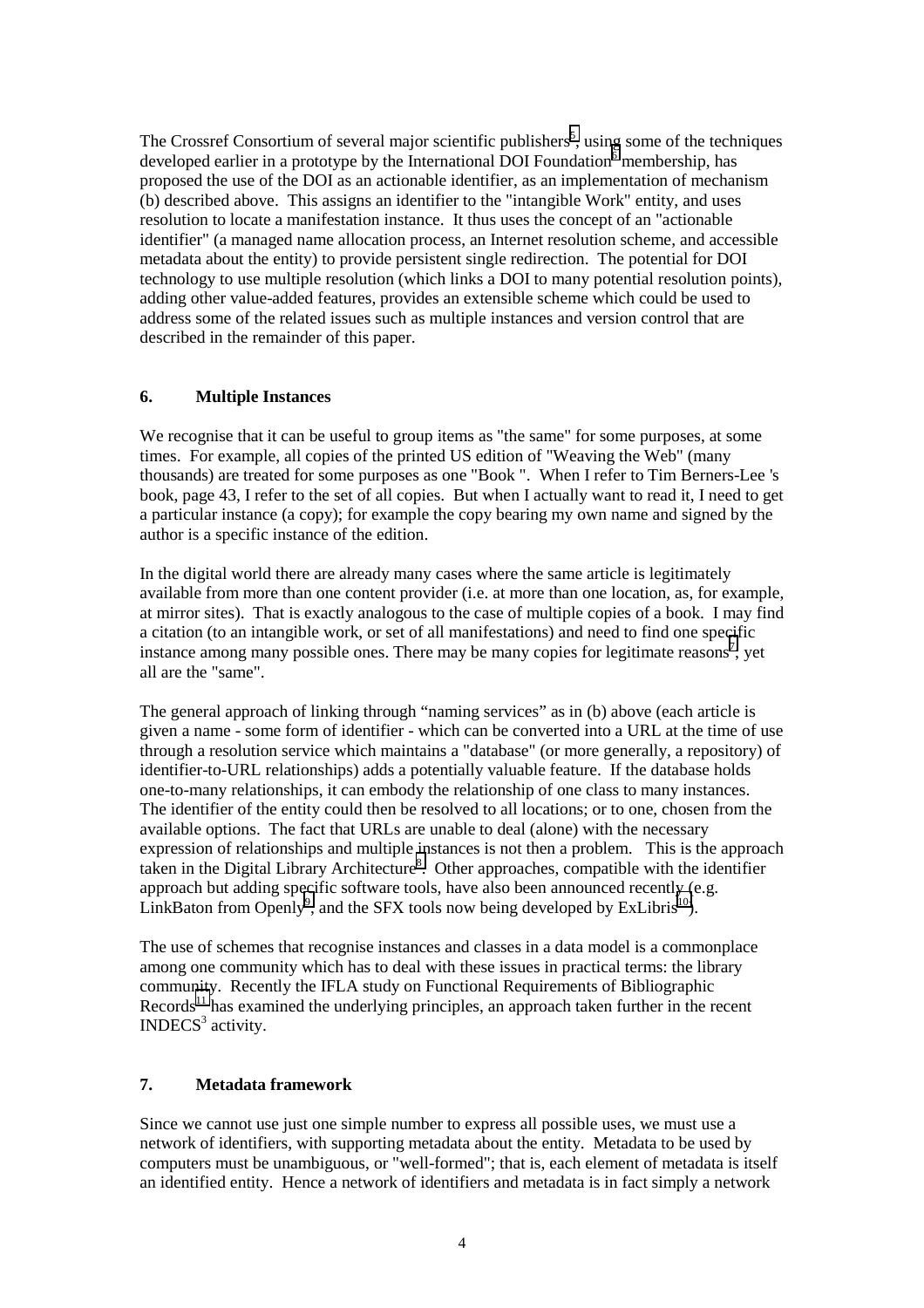of identifiers of entities, some of which relate to other entities by having a specific relationship with them.

This approach is exemplified in the INDECS activity (though acceptance of one specific approach is not necessary for acceptance of the general principle). A set of metadata about each identified entity, available to all users and conforming to an overall generic interoperable metadata framework, enables applications that offer functionality beyond a simple persistent identifier. Metadata about the identified entity can interoperate with metadata from other sources (e.g. about context) to construct services and transactions.

There are many approaches to metadata sets for articles (or elements of the scientific record). Recent proposals include a descriptive set for preprint publications (the Open Archives Metadata Set)<sup>12</sup>, a descriptive set for version control for an article<sup>13</sup>, and a set to describe any published article (devised for use with  $DOI)^{14}$ . If these are mapped to an overall conceptual model, interoperability can be achieved among community-specific metadata vocabularies (an aim of the Harmony project<sup>15</sup> as well as of INDECS). It seems essential to use such a mapping scheme to avoid the generation of a Tower of Babel from these differing proposals, especially if one takes into account the possibilities of linking to non-document types. There is a clear task here for industry bodies and communities to agree guidelines and to liaise with the bodies maintaining those data dictionaries and conceptual models which gain widespread acceptance.

# **8. Versions and naming (granularity)**

Another, but related, practical problem has become acute with the advent of electronic publishing. This is the question of how to name different "versions" of an entity.

- When papers are published digitally, it becomes easy to create updated versions (amended, corrected, additional information, etc.).
- When papers are published simultaneously on paper and digitally, the two may differ. The digital version may have additional supporting material in the form of threedimensional images or videos, active links, etc. that cannot be accommodated in the conventional two-dimensional paper version.

What criteria do we use to indicate that two entities are no longer "the same paper", but that one is a new distinctly different version of the old? The term "version" is loosely defined. What counts here are not differences in manifestation appearance (rendering or format); we have no problem saying that a PDF file and an HTML file of a paper are "the same paper", even though a bit-by-bit comparison would show marked differences. What is important for the scientific record is whether one thing differs from another in terms of the intellectual content, and if so, what is the relationship between them. For example, does one (the conventional printed version) contain a subset of the information contained within the other (an electronic version with additional supporting data)?

There is no automated procedure that could apply here to determine distinctness, other than the simple insistence that any substantive change requires that a new version must be declared. But what constitutes a 'substantive change'? Does the addition of a comma, or the correction of a typographical error, creates a distinct new version? The affirmative answer is the approach taken in some jurisdictions for legal documents, yet this pedantic approach seems unhelpful for practical scientific record purposes. It could work, if a highly automated and rigorous approach was taken, in which every version was related to earlier versions by means of relationships (subset of, corrected version of, new edition of...). Yet a sensible scientific author (and publisher) would recognise that there is a difference in kind between the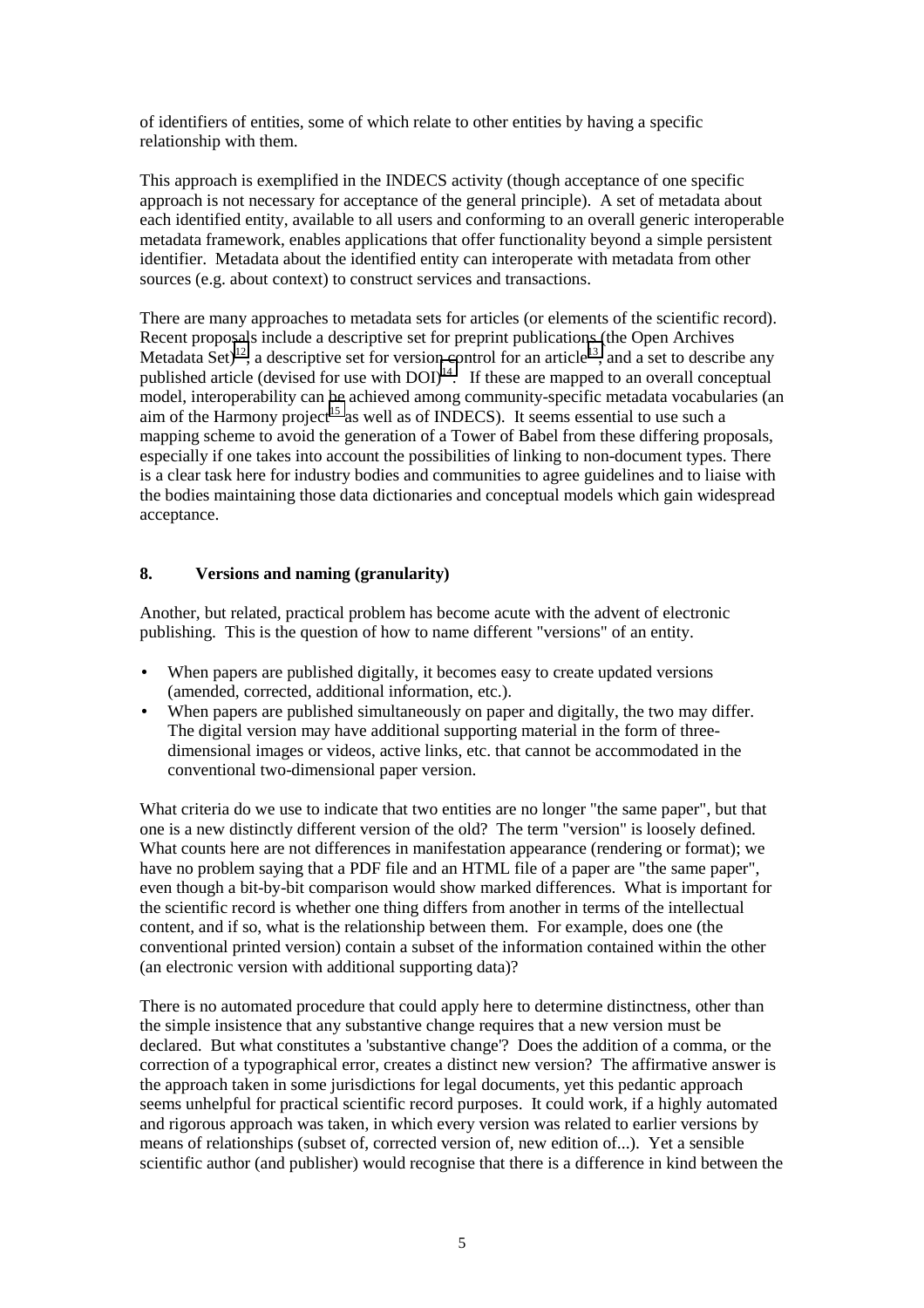correction of a missing comma for stylistic purposes only, and the correction of "g." to "mg." in a clinical dosage specification, though both are single character changes.

This issue of "granularity" (at what level of detail do we distinguish?) is a matter of social judgement, not technology. INDECS has coined the useful phrase of *functional granularity* as one of its guiding principles: "*an entity needs to be identified only when there is a reason to distinguish it*". Book publishers will be familiar with this form of judgement in everyday practice: the distinctions between a "reprint", a "new edition", a "corrected reprint", a "revised reprint", etc. are not hard and fast, but matters of tradecraft judgement (often influenced by marketing considerations as much as scholarly ones). Digital technology cannot expect to reinvent 500 years of print experience and social constructs overnight. However, what might be very useful is for agreement to be reached on some practical conventions for best practice in identifying versions. A start has been made in recent STM/ICSU discussions that attempt to reach consensus on what constitutes publication in terms of preprints and "published" formats. This could be extended to other granularity issues.

### **9. Future extensions of citation behaviour**

With the rise of digital publishing, we are seeing new opportunities for linkage and hence for citation. Future scientific communications may well add other aspects of citation, using other tools to record "the minutes of science". Links may no longer be solely to printed text documents or to their digital equivalents, but e.g. to embedded multimedia<sup>16</sup>. We have seen the start of this changed behaviour in the development of electronic "preprints" (such as the Los Alamos "xxx" service) and their integration into the sociology of scientific communication. Early attempts by publishers to cope with preprints have seen them treated as essentially "versions" of a later paper (see above). However other linkage forms may require entirely new forms of citation. For example, it is presently possible to link from a paper to a database of scientific images, where the image may be dynamically chosen as to resolution, technical specification, source, etc., as is proposed in the BioImage Database Project<sup>17</sup>, a European initiative for a database of multidimensional biological images. BioImage is working with the International DOI Foundation and INDECS to see how DOIs and metadata can best be used for such linkages. Similar links made to other databases (e.g. of biological sequence or macromolecular structures), or to software tools used to expedite scientific research, seem inevitable in future forms of reporting.

The concept of such linkages between resources on the Internet (of which E-citations are a small part) is central to the conception of the Web. The World Wide Web Consortium (W3C) is putting much effort into architectures and tools that enable this to happen, and into resources that enable computers rather than humans to determine the links. The Resource Description Framework (RDF) provides the focus for W3C's work on metadata. RDF's notion of a resource is a URI-identifiable entity. The URI specification<sup>18</sup> provides a broad definition of resource as "anything that has identity". Therefore RDF description services (a concept now being discussed, but not yet finalised) could be used to expose descriptions of *any* entities (objects, resources, things) that can be identified using URIs. Familiar examples include an electronic document, an image, a service (e.g., "today's weather report for Los Angeles"), or a collection of other resources. Not all resources are "network retrievable", since human beings, corporations, and bound books in a library can also be considered as resources<sup>d</sup>. However, from the point of view of citations, such definitions seem to be too wide ranging to be immediately meaningful. In contrast, the DOI specifically limits itself to dealing with items of intellectual property. Admittedly this is a huge universe, and the definition could (and probably will) lead to DOIs for services, although the initial applications are to static entities.

<sup>&</sup>lt;sup>d</sup> URI specification section 1.1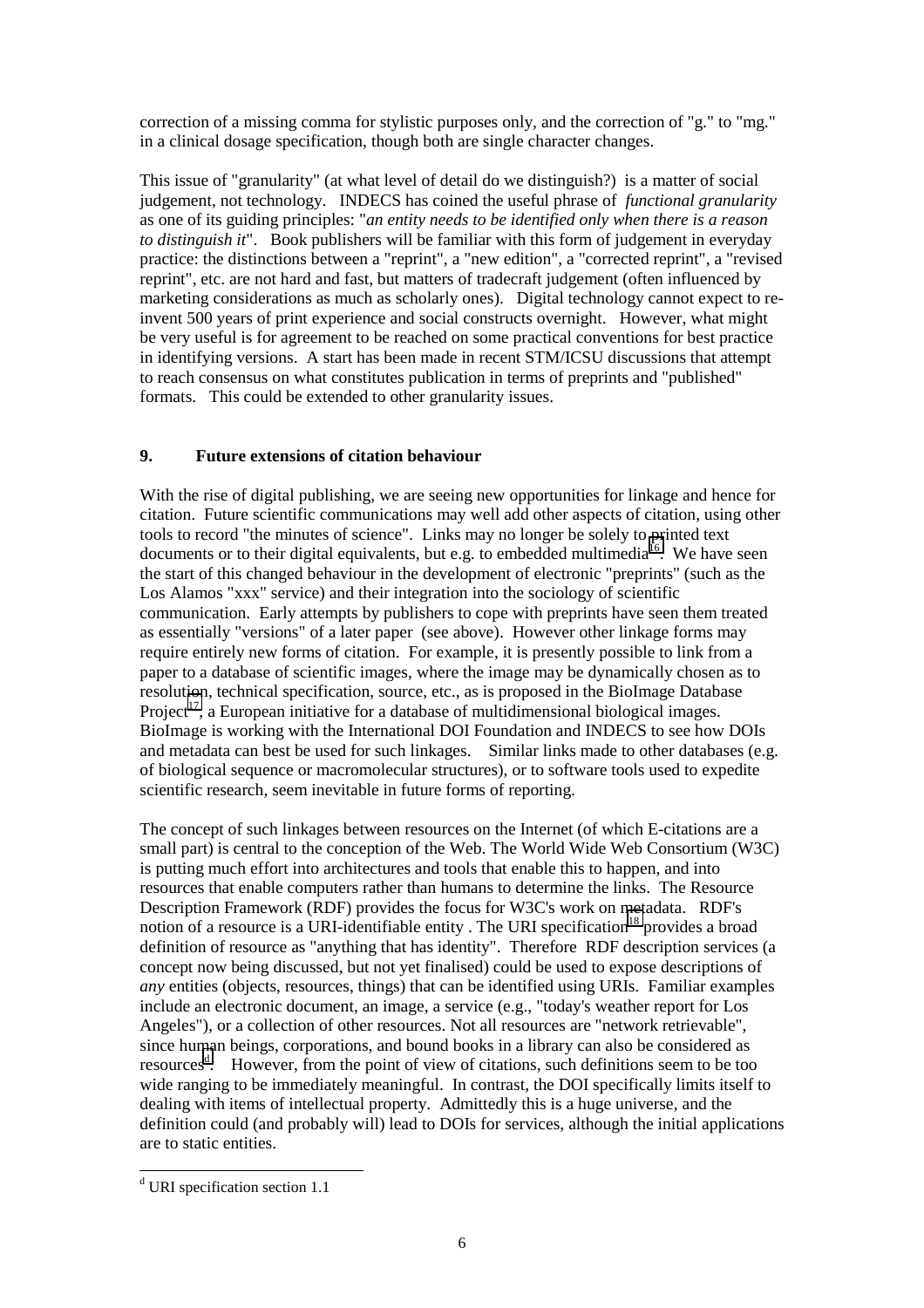As the identifiers used in such linkages are themselves used to create new services (from simple look up of core metadata, to more sophisticated services created from context-sensitive metadata about users and transactions as well as content), additional functionality will be required of them. The "actionable identifier" (the combination of managed naming, resolution service, and accessible metadata) can deliver a wider range of actions if options or alternative choices can be built into applications. One way of easily doing this is by multiple resolution (as proven in the Handle<sup>19</sup> technology underlying the DOI). This allows the identifier of an entity to be associated (in the resolution system) with many pieces of "state" data about the entity. Those data types could be things like locations (URL), or pointers to sources of associated data or specified services. One or more of these data types could be the location of specific metadata sets, rights statements, etc., to form the basis of specific services associated with the DOI; therefore the actions associated with the "actionable identifier" can extended to many different services.

It's important to note that such additional data, associated with an identified entity via the resolution system, need not be determined by the DOI assigner. Instead they could arise from a different source. In fact, a metadata record could reside in a completely separate location from an instance of the entity itself, and the resolution mechanism would serve as a pointer to it; this is entirely in conformance with the description of the RDF model and its syntax specification<sup>20 e</sup>.

#### **10. Recommended actions**

Given that much of the intellectual and technical framework for dealing with actionable identifiers as citations is still developing, what can we do now to aid progress? Some actions relate to functional design, and some to technical implementation.

It would be useful if the scientific community (in the widest sense, that is including those involved in information dissemination) produced some provisional guidelines on scientific reporting; as well as the current discussion of what constitutes a publication, these should be extended to cover when two reports should be distinguished from each other (preprints, versions, etc., i.e. the issue of functional granularity ). Guidelines would also be helpful in avoiding a myriad of different metadata sets for different purposes, by agreeing a common data model from which specific (yet interoperable) sets could be derived. These guidelines would start from the functional requirements of science, but make use of metadata activities such as the INDECS framework to express the precise distinctions agreed upon.

Technical implementations of any identifier system used with citations should strive to follow what we might call the Hippocratic oath; "first do no harm": wherever possible, they should allow future extensibility and, by design, enforce the minimal possible proscription on future

 $\overline{\phantom{a}}$ <sup>e</sup> Appendix B of the RDF model and syntax document notes the following:

<sup>&</sup>quot;Descriptions may be associated with the resource they describe in one of four ways:

<sup>1.</sup> The Description may be contained within the resource ("embedded"; e.g. in HTML).

<sup>2.</sup> The Description may be external to the resource but supplied by the transfer mechanism in the same retrieval transaction as that which returns the resource ("along-with"; e.g. with HTTP GET or HEAD).

<sup>3.</sup> The Description may be retrieved independently from the resource, including from a different source ("service bureau"; e.g. using HTTP GET).

<sup>4.</sup> The Description may contain the resource ("wrapped"; e.g. RDF itself).

All resources will not support all association methods; in particular, many kinds of resources will not support embedding and only certain kinds of resources may be wrapped".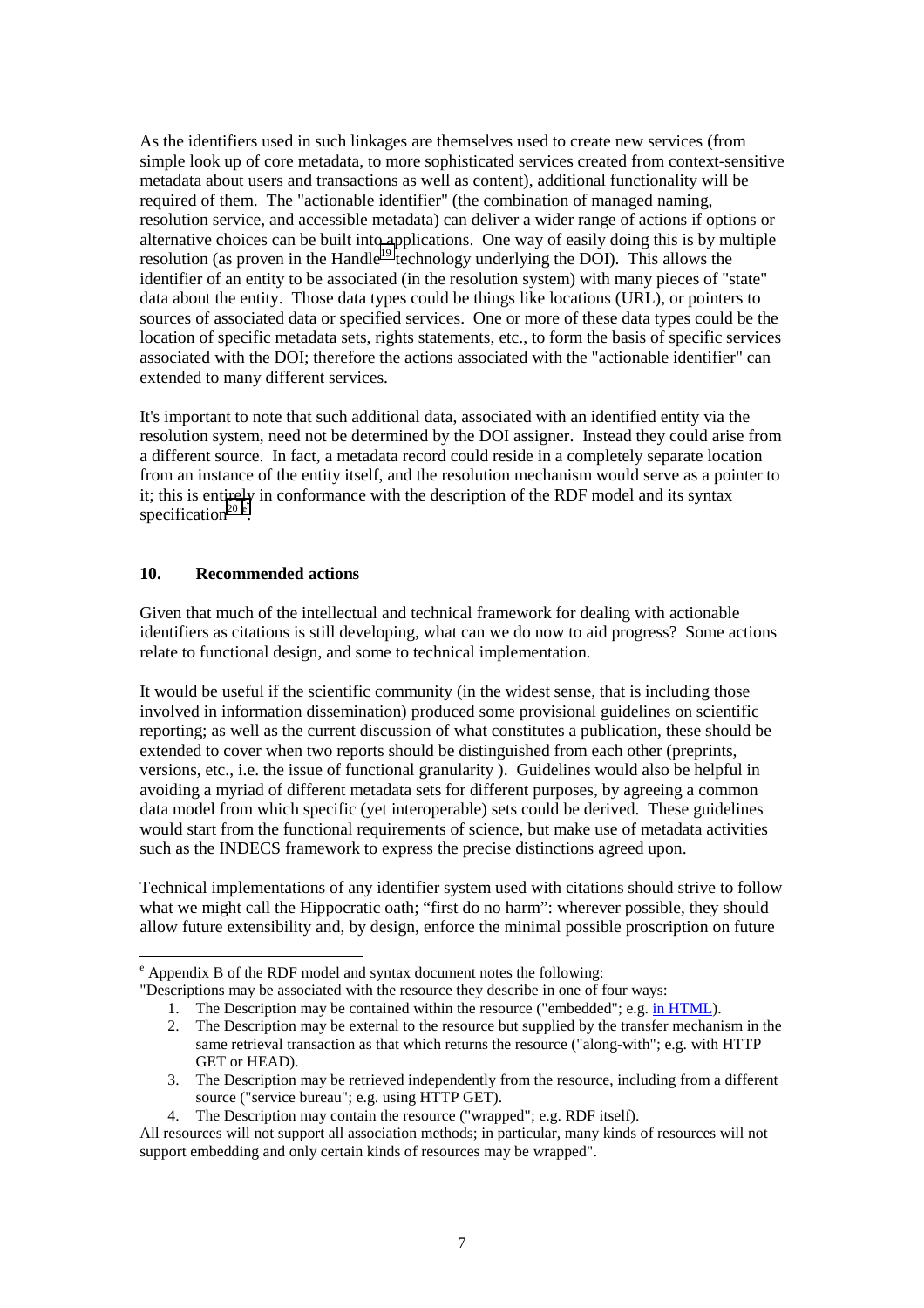development. Even if the intent of the application is not to embrace all the concepts described here, they should recognise that such future extensions may be built on the foundations they develop. For example, the Crossref consortium is unlikely to produce in its first release a mechanism which deals completely with appropriate copy identification, future citation forms, and so on; but by using DOIs with defined genres (metadata elements), it can make use of an interoperable and extensible metadata framework which allows such further development. In this way the initiative is unlikely to find that at some future point earlier decisions have precluded the extension to new, as yet undefined, forms. Similarly, technical solutions for resolution, metadata declaration etc should use open standards, as far as possible without having to wait for conclusions from the various IETF and W3C discussions of the precise nature and characteristics of URNs and URIs, or RDF schemata.

#### **Acknowledgements**

I thank Joel Baron (formerly of the New England Journal of Medicine) and Professor David Shotton (University of Oxford) for helpful comments made after reviewing earlier versions of this document.

Comments and criticisms should be sent to the author  $(n. paskin@doi.org)$ 

#### **Note**

This paper was first published on the web site of the International DOI Foundation ([www.doi.org\)](http://www.doi.org/)

© 2000 The International DOI Foundation, Inc.